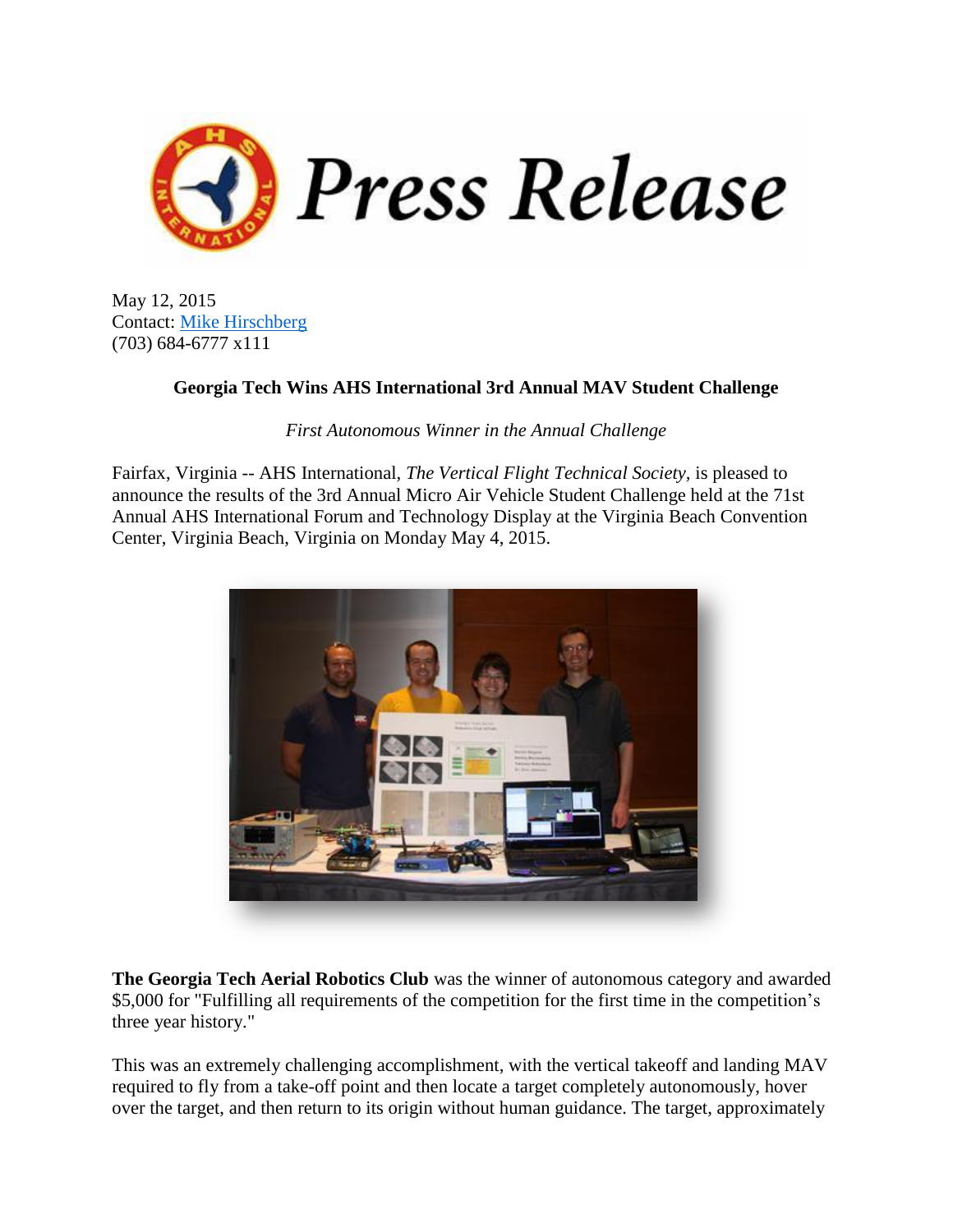75 ft (23 m) away, was randomly moved just after liftoff by the MAV. The electric-powered MAVs were limited to 500 grams (1.1 lb), including batteries.

Due to the extremely challenging autonomy requirements, manual flights were also accepted. Manual competitors flew the aircraft while standing behind a curtain and facing away, so that the pilot could only use the MAV camera for flight and target acquisition.

**The Georgia Tech Unmanned Flying Club** was the winner of the manual control category and awarded \$2,500 for "Fulfilling all requirements of the manual flight competition and having a very well integrated ground station and operator interface."

**The University of Pennsylvania** was provided an honorable mention award of \$1,500 for "Flying a vehicle which was an order of magnitude lighter than the other competitors, and having a novel means of control." Penn was a first-time competitor in this year's event, bringing an MAV that weighed only 38 grams (1.3 oz).

**The University of Maryland Cyclocopter Team** was also provided an award of \$1,000 for "Achieving significant weight reduction over previous cyclocopter implementations." A cyclocopter uses cycloidal rotors, which consist of airfoils rotating around a horizontal axis like a paddlewheel.

Eight university teams entered the competition, also including teams from North Dakota State University, Arizona State University, Lehigh University and a second University of Maryland team flying a quadcopter (ASU and Lehigh had technical difficulties and did not compete in the fly-off).

AHS International again thanks its sponsors of this important student competition: Mosaic Aerospace, The Patuxent Partnership, Rockwell Collins and Sikorsky Aircraft Corporation.

The competition is conducted by AHS International's Unmanned VTOL Aircraft & Rotorcraft Committee. The committee hopes that the annual MAV Student Challenges will lead to advances in this area and help to develop increased expertise by students and universities. More information is available at [www.vtol.org/mav.](http://www.vtol.org/mav)

AHS International – *The Vertical Flight Technical Society* – has over 6,500 members in more than 40 countries and is the world's leading technical society dedicated to the advancement of vertical flight technology and its applications. More information about the AHS International 71st Annual Forum & Technology Display is available at [www.vtol.org/forum.](https://vtol.org/forum)

Photos are available on the AHS Facebook page: [www.facebook.com/AHS.Intl](http://www.facebook.com/AHS.Intl)